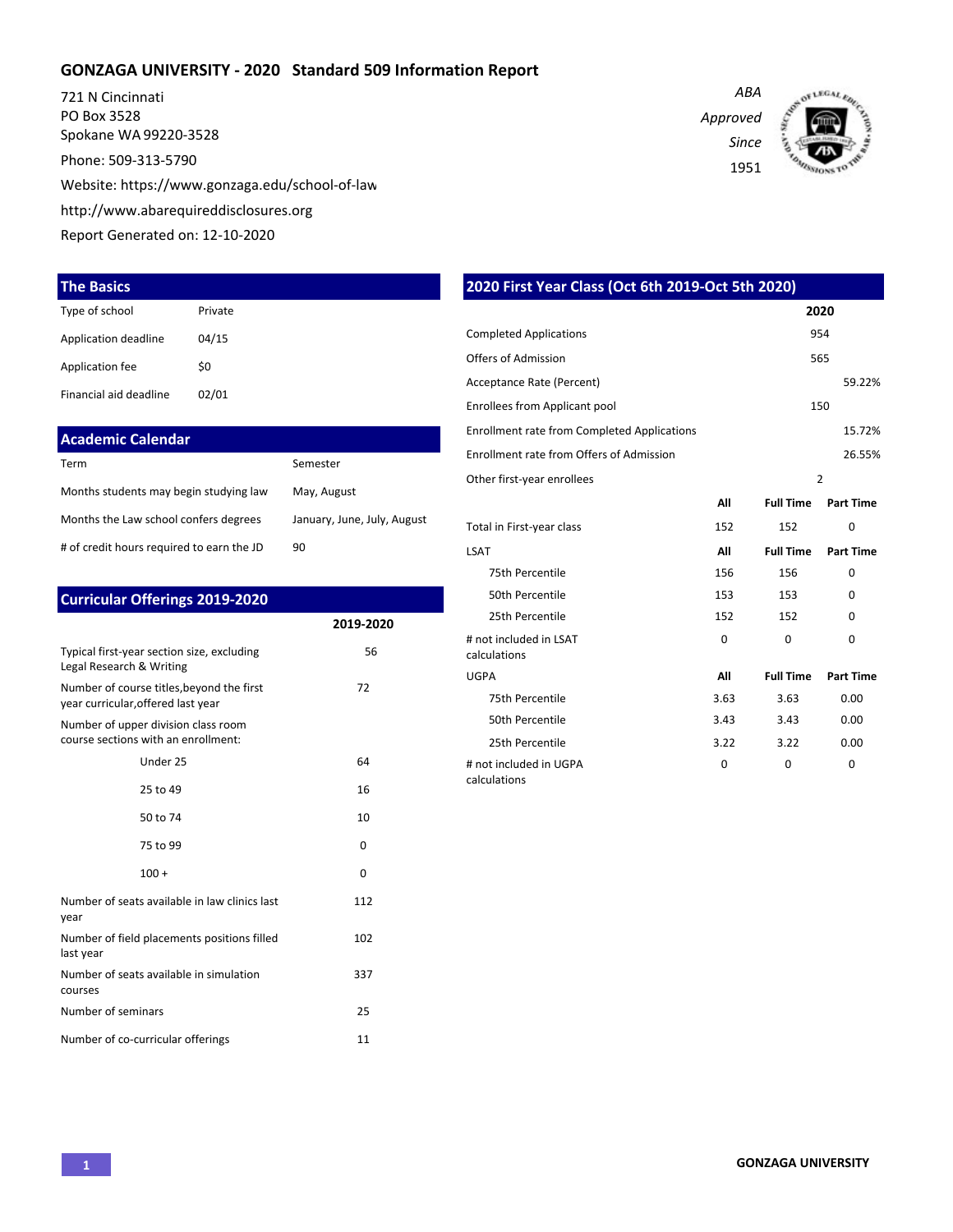| J.D Enrollment as of October 5th 2020     |                |              |              |              |                 |                |              |          |                |          |             |          |     |
|-------------------------------------------|----------------|--------------|--------------|--------------|-----------------|----------------|--------------|----------|----------------|----------|-------------|----------|-----|
|                                           |                | JD1          |              |              | JD <sub>2</sub> |                |              | JD3      |                |          | Total       |          |     |
|                                           | T              | M            | W            | $\mathbf{o}$ | T               | M              | W            | O        | т              | М        | W           | O        | T   |
| Hispanics of any race                     | 22             | 12           | 9            | $\mathbf{1}$ | 12              | 6              | 6            | 0        | 9              | 6        | 3           | 0        | 43  |
| American Indian or Alaska Native          | $\mathbf{1}$   | 0            | $\mathbf{1}$ | $\Omega$     | 2               | $\overline{2}$ | $\Omega$     | 0        | 1              | 1        | $\mathbf 0$ | 0        | 4   |
| Asian                                     | 4              | $\mathbf{1}$ | 3            | $\Omega$     | 1               | $\Omega$       | $\mathbf{1}$ | 0        | $\overline{2}$ | $\Omega$ | 2           | 0        | 7   |
| <b>Black or African American</b>          | $\overline{2}$ | $\mathbf{1}$ | $\mathbf{1}$ | $\Omega$     | 3               | $\overline{2}$ | $\mathbf{1}$ | 0        | $\Omega$       | $\Omega$ | $\Omega$    | 0        | 5   |
| Native Hawaiian or Other Pacific Islander | $\Omega$       | 0            | $\Omega$     | $\Omega$     | $\Omega$        | $\Omega$       | $\Omega$     | 0        | $\Omega$       | $\Omega$ | $\mathbf 0$ | 0        | 0   |
| Two or More Races                         | 12             | 6            | 6            | $\Omega$     | 3               | $\overline{2}$ | $\mathbf{1}$ | 0        | 4              | 1        | 3           | 0        | 19  |
| <b>Total Minority</b>                     | 41             | 20           | 20           | $\mathbf{1}$ | 21              | 12             | 9            | 0        | 16             | 8        | 8           | $\Omega$ | 78  |
| White                                     | 110            | 54           | 53           | 3            | 90              | 38             | 52           | $\Omega$ | 117            | 62       | 55          | 0        | 317 |
| Nonresident Alien                         | $\Omega$       | 0            | $\Omega$     | $\Omega$     | 1               | $\Omega$       | $\mathbf{1}$ | 0        | 3              | 1        | 2           | $\Omega$ | 4   |
| Race and Ethnicity Unknown                | 2              | 2            | 0            | $\Omega$     | 4               | 3              | $\mathbf{1}$ | 0        | 9              | 7        | 2           | 0        | 15  |
| Total                                     | 153            | 76           | 73           | 4            | 116             | 53             | 63           | 0        | 145            | 78       | 67          | 0        | 414 |

| <b>Faculty Resources 2019 - 2020</b> |      |                  |       |                  |       |  |  |  |
|--------------------------------------|------|------------------|-------|------------------|-------|--|--|--|
|                                      | Male | Female           | Other | <b>Minority</b>  | Total |  |  |  |
| Full-time faculty<br>members         | 12   | 12               | 0     | 5                | 24    |  |  |  |
| Non-full-time faculty                | 32   | 23               | 0     | 6                | 55    |  |  |  |
| Total                                | 44   | 35               | 0     | 11               | 79    |  |  |  |
|                                      |      | <b>Full Time</b> |       | <b>Part Time</b> | Total |  |  |  |
| Librarians                           | 5    |                  | 0     |                  | 5     |  |  |  |
| Administrators                       | 6    |                  | 0     |                  | 6     |  |  |  |

# **J.D. Degrees Awarded 2019-2020**

| Hispanics of any race                     | 9            |
|-------------------------------------------|--------------|
| American Indian or Alaska Native          | 0            |
| Asian                                     | 3            |
| <b>Black or African American</b>          | 0            |
| Native Hawaiian or Other Pacific Islander | $\mathbf{1}$ |
| Two or More Races                         | 6            |
| <b>Total Minority</b>                     | 19           |
| White                                     | 81           |
| Nonresident Alien                         | 0            |
| Race and Ethnicity Unknown                | 4            |
| Total                                     | 104          |

| <b>1L Tuition and Fees 2020 - 2021</b> |          |                |              |                |       |                |  |  |
|----------------------------------------|----------|----------------|--------------|----------------|-------|----------------|--|--|
| Per Semester:                          | Resident | Annual<br>Fees | Non-Resident | Annual<br>Fees | Other | Annual<br>Fees |  |  |
| Full-Time                              | \$0      | \$0            | \$0          | \$0            | \$0   | \$0            |  |  |
| Part-Time                              | \$0      | \$0            | \$0          | \$0            |       |                |  |  |
| <b>Per Credit:</b>                     | Resident | Annual<br>Fees | Non-Resident | Annual<br>Fees | Other | Annual<br>Fees |  |  |
| Full-Time                              | \$1.490  | \$165          | \$1.490      | \$165          | \$0   | \$0            |  |  |
| Part-Time                              | \$0      | \$0            | \$0          | \$0            |       |                |  |  |
| <b>Tuition Guarantee Program</b>       |          |                | No           |                |       |                |  |  |

# **Grants and Scholarships 2019-2020**

|                                 | <b>Total</b> |     | <b>Full Time</b> |          | <b>Part Time</b> |   |
|---------------------------------|--------------|-----|------------------|----------|------------------|---|
|                                 | #            | %   | #                | %        | #                | % |
| Total # of students             | 391          | 100 | 391              | 100      | 0                | 0 |
| Total # receiving<br>grants     | 335          | 86  | 335              | 86       | 0                | 0 |
| Less than 1/2 tuition           | 123          | 31  | 123              | 31       | $\Omega$         | 0 |
| Half to full tuition            | 197          | 50  | 197              | 50       | $\Omega$         | 0 |
| <b>Full tuition</b>             | 15           | 4   | 15               | 4        | 0                | 0 |
| More than full tuition          | $\Omega$     | 0   | 0                | $\Omega$ | $\Omega$         | O |
| 75th Percentile grant<br>amount |              |     | \$27,000         |          | \$0              |   |
| 50th Percentile grant<br>amount |              |     | \$24,000         |          | \$0              |   |
| 25th Percentile grant<br>amount |              |     | \$19,000         |          | \$0              |   |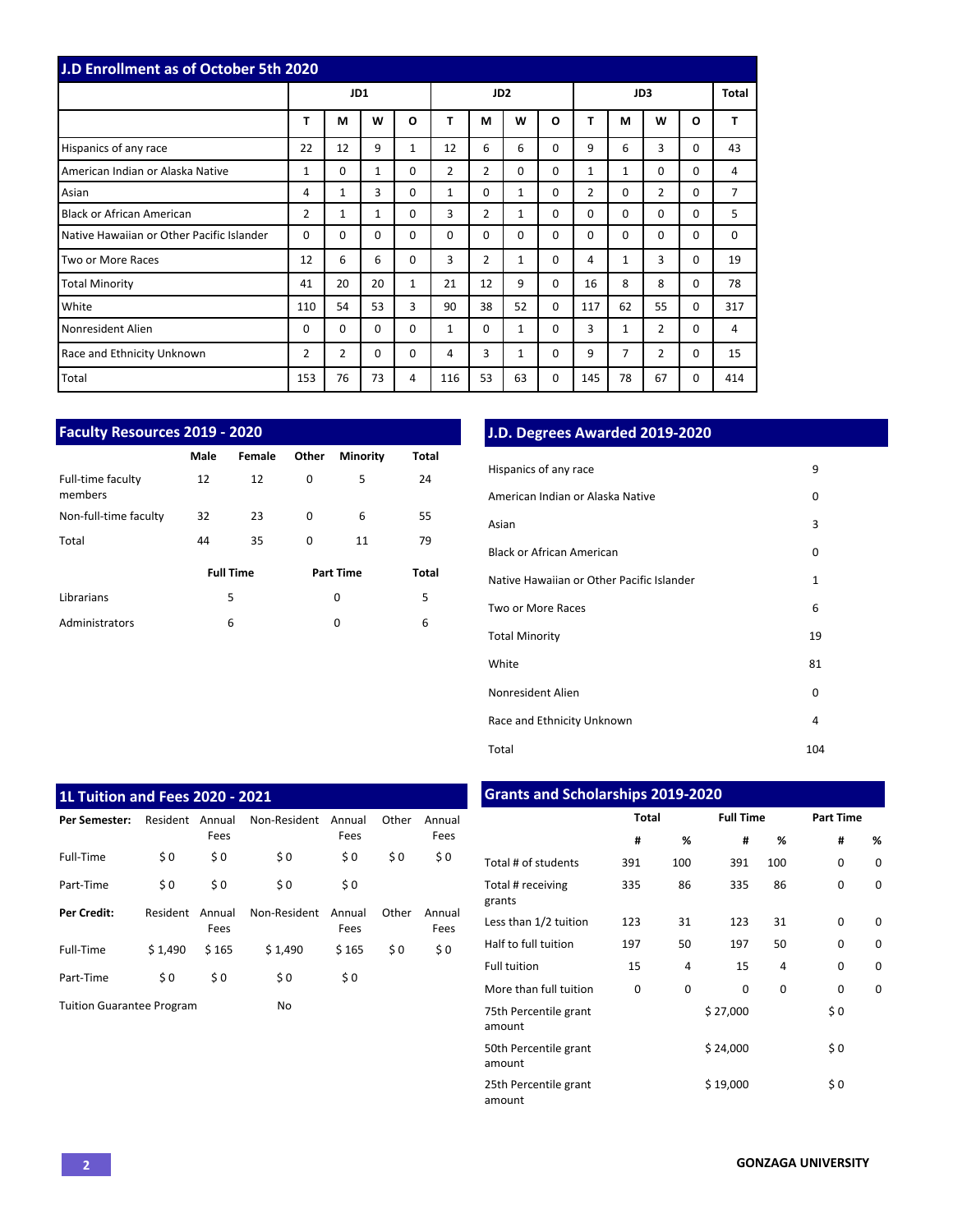## **Living Expenses 2020-2021**

Estimated Living Expenses for singles

| Living on Campus  | \$21,815 |
|-------------------|----------|
| Living Off Campus | \$21,815 |
| Living At Home    | \$21,815 |

| <b>Conditional Scholarships 2019-2020</b> |                 |                         |  |  |  |  |  |  |
|-------------------------------------------|-----------------|-------------------------|--|--|--|--|--|--|
| Students Matriculating in                 | # Entering with | # Reduced or Eliminated |  |  |  |  |  |  |
| 2019-2020 Academic Year                   | 135             | 0                       |  |  |  |  |  |  |
| 2018-2019 Academic Year                   | 146             | 33                      |  |  |  |  |  |  |
| 2017-2018 Academic Year                   | 115             | 28                      |  |  |  |  |  |  |

Please note that due to the COVID-19 pandemic, some schools reduced/eliminated conditional scholarships for the duration of the pandemic.

| <b>Academic Attrition 2019-2020</b>       |              |          |          |          |     |                 |          |          |          |          |          |          |          |     |
|-------------------------------------------|--------------|----------|----------|----------|-----|-----------------|----------|----------|----------|----------|----------|----------|----------|-----|
|                                           | JD1          |          |          |          |     | JD <sub>2</sub> |          |          |          | JD3      |          |          |          | UL  |
|                                           | T            | M        | W        | O        | %   | T               | М        | W        | O        | т        | M        | W        | O        | %   |
| Hispanics of any race                     | 0            | 0        | 0        | $\Omega$ | 0.0 | 0               | 0        | $\Omega$ | 0        | $\Omega$ | $\Omega$ | 0        | 0        | 0.0 |
| American Indian or Alaska Native          | 0            | $\Omega$ | $\Omega$ | $\Omega$ | 0.0 | 0               | 0        | $\Omega$ | 0        | $\Omega$ | $\Omega$ | 0        | 0        | 0.0 |
| Asian                                     | $\Omega$     | $\Omega$ | $\Omega$ | $\Omega$ | 0.0 | $\Omega$        | $\Omega$ | $\Omega$ | 0        | $\Omega$ | $\Omega$ | $\Omega$ | 0        | 0.0 |
| <b>Black or African American</b>          | 0            | $\Omega$ | $\Omega$ | $\Omega$ | 0.0 | $\Omega$        | $\Omega$ | $\Omega$ | 0        | $\Omega$ | $\Omega$ | $\Omega$ | 0        | 0.0 |
| Native Hawaiian or Other Pacific Islander | $\Omega$     | 0        | 0        | $\Omega$ | 0.0 | 0               | 0        | $\Omega$ | 0        | $\Omega$ | 0        | 0        | 0        | 0.0 |
| Two or More Races                         | $\Omega$     | $\Omega$ | $\Omega$ | $\Omega$ | 0.0 | $\Omega$        | $\Omega$ | $\Omega$ | 0        | $\Omega$ | $\Omega$ | 0        | $\Omega$ | 0.0 |
| <b>Total Minority</b>                     | 0            | 0        | $\Omega$ | $\Omega$ | 0.0 | $\Omega$        | $\Omega$ | $\Omega$ | $\Omega$ | $\Omega$ | $\Omega$ | $\Omega$ | $\Omega$ | 0.0 |
| White                                     | 1            | 0        | 1        | $\Omega$ | 0.8 | $\Omega$        | $\Omega$ | $\Omega$ | 0        | $\Omega$ | $\Omega$ | 0        | 0        | 0.0 |
| Nonresident Alien                         | 0            | 0        | $\Omega$ | $\Omega$ | 0.0 | $\Omega$        | $\Omega$ | $\Omega$ | $\Omega$ | $\Omega$ | $\Omega$ | $\Omega$ | $\Omega$ | 0.0 |
| Race and Ethnicity Unknown                | <sup>0</sup> | $\Omega$ | $\Omega$ | $\Omega$ | 0.0 | $\Omega$        | $\Omega$ | $\Omega$ | $\Omega$ | $\Omega$ | $\Omega$ | $\Omega$ | $\Omega$ | 0.0 |
| Total                                     | 1            | 0        | 1        | $\Omega$ | 0.6 | $\Omega$        | 0        | $\Omega$ | $\Omega$ | 0        | 0        | 0        | 0        | 0.0 |

| Other Attrition 2019-2020                 |     |          |             |          |     |          |                |                 |          |          |          |          |          |     |
|-------------------------------------------|-----|----------|-------------|----------|-----|----------|----------------|-----------------|----------|----------|----------|----------|----------|-----|
|                                           | JD1 |          |             |          |     |          |                | JD <sub>2</sub> |          | JD3      |          |          |          | UL  |
|                                           | Т   | М        | W           | O        | %   | T        | М              | W               | $\Omega$ | т        | М        | W        | $\Omega$ | %   |
| Hispanics of any race                     | 0   | $\Omega$ | $\Omega$    | $\Omega$ | 0.0 | $\Omega$ | $\Omega$       | $\Omega$        | $\Omega$ | $\Omega$ | $\Omega$ | $\Omega$ | 0        | 0.0 |
| American Indian or Alaska Native          | 0   | $\Omega$ | $\Omega$    | $\Omega$ | 0.0 | $\Omega$ | $\Omega$       | $\Omega$        | $\Omega$ | 0        | $\Omega$ | $\Omega$ | 0        | 0.0 |
| Asian                                     | 0   | 0        | $\Omega$    | $\Omega$ | 0.0 | $\Omega$ | $\Omega$       | $\Omega$        | $\Omega$ | 0        | $\Omega$ | $\Omega$ | $\Omega$ | 0.0 |
| <b>Black or African American</b>          | 0   | 0        | $\Omega$    | $\Omega$ | 0.0 | $\Omega$ | $\Omega$       | 0               | $\Omega$ | 0        | $\Omega$ | $\Omega$ | 0        | 0.0 |
| Native Hawaiian or Other Pacific Islander | 0   | 0        | $\Omega$    | 0        | 0.0 | 0        | $\Omega$       | $\Omega$        | $\Omega$ | 0        | $\Omega$ | $\Omega$ | 0        | 0.0 |
| Two or More Races                         | 0   | 0        | $\Omega$    | 0        | 0.0 | $\Omega$ | $\Omega$       | $\Omega$        | $\Omega$ | 0        | $\Omega$ | $\Omega$ | 0        | 0.0 |
| <b>Total Minority</b>                     | 0   | 0        | $\Omega$    | $\Omega$ | 0.0 | $\Omega$ | $\Omega$       | $\Omega$        | $\Omega$ | 0        | $\Omega$ | $\Omega$ | 0        | 0.0 |
| White                                     | 3   | 3        | $\mathbf 0$ | 0        | 2.5 | 2        | $\overline{2}$ | $\mathbf 0$     | $\Omega$ | $\Omega$ | $\Omega$ | $\Omega$ | 0        | 1.1 |
| Nonresident Alien                         | 0   | 0        | $\Omega$    | 0        | 0.0 | $\Omega$ | $\Omega$       | $\Omega$        | $\Omega$ | 0        | $\Omega$ | $\Omega$ | 0        | 0.0 |
| <b>Race and Ethnicity Unknown</b>         | 0   | 0        | $\Omega$    | 0        | 0.0 | $\Omega$ | $\Omega$       | $\Omega$        | $\Omega$ | 0        | $\Omega$ | $\Omega$ | 0        | 0.0 |
| Total                                     | 3   | 3        | 0           | 0        | 1.9 | 2        | $\overline{2}$ | 0               | $\Omega$ | 0        | $\Omega$ | $\Omega$ | 0        | 0.8 |